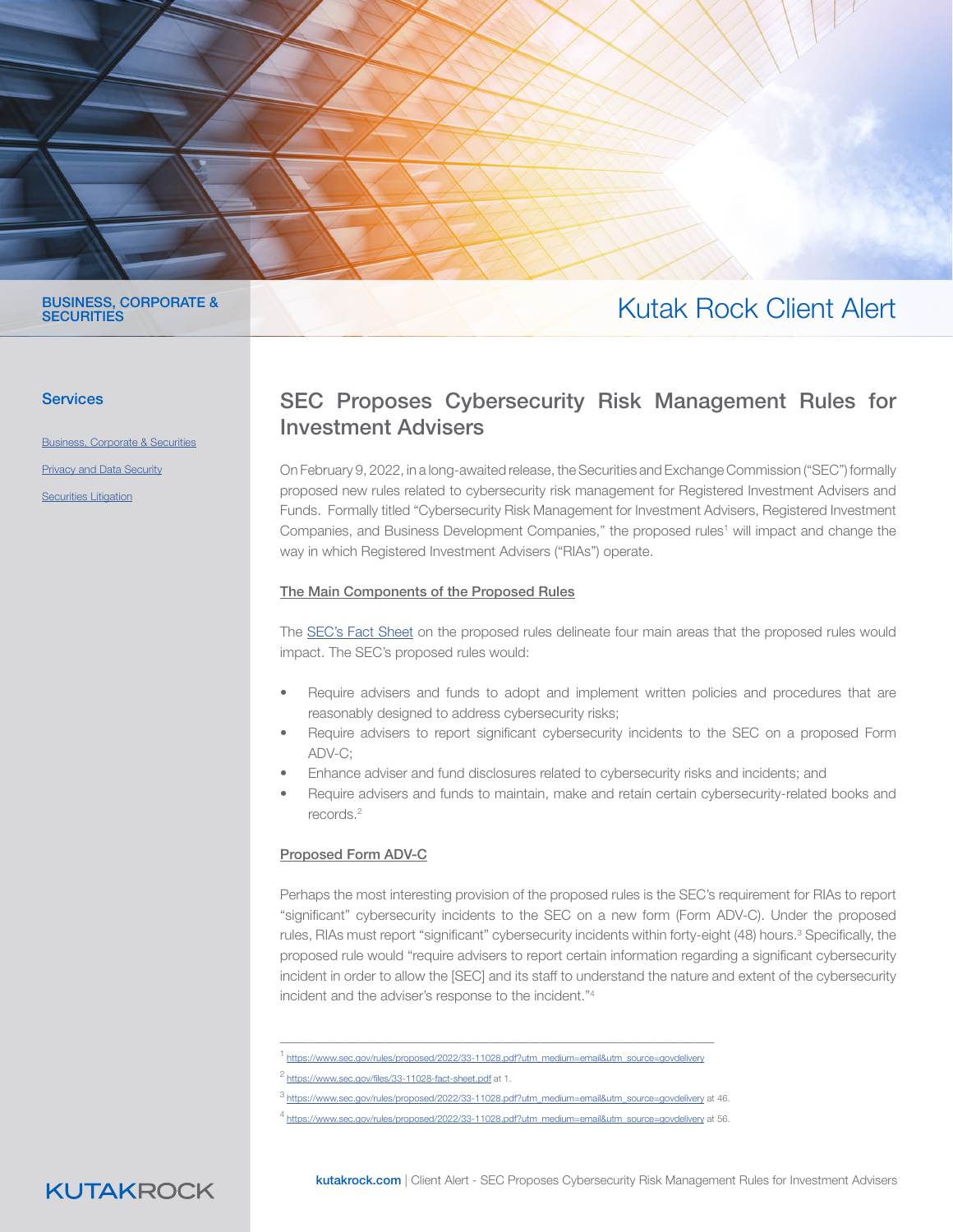### **KUTAKROCK**

Page 2

What does a "significant" cybersecurity event mean? According the proposed rules, a "significant" cybersecurity incident is defined as, "a cybersecurity incident, or a group of related incidents, that significantly disrupts or degrades the adviser's ability...to maintain critical operations, or leads to the unauthorized access or use of advisor information, where the unauthorized access or use of such information results in: (1) substantial harm to the adviser, or (2) substantial harm to a client… whose information was accessed."<sup>5</sup> The ongoing interpretation of a "significant" cybersecurity event will be important for RIAs to watch and follow, so that they can accurately report their own incidents, while not reporting incidents that are not "significant."

New Form ADV-C<sup>6</sup> would, among other items, require advisers to provide the SEC with the following:

- Substantive information about the nature and scope of the incident being reported, including any actions and planned actions to recover from the incident;
- Whether any data was stolen, altered or accessed or used for any other unauthorized purpose; and
- Whether the significant cybersecurity incident has been disclosed to the adviser's clients and/or to investors.7

In the proposed rules, the SEC states that "an adviser may need time to determine the scope and effect of the incident to provide meaningful responses to these questions [on Form ADV-C]." The SEC goes on to state, however, that "advisers should have sufficient information to respond to the proposed questions [on Form ADV-C] by the time the filing is due to the Commission. Advisers should only share information about what is known at the time of filing."8 The proposed rules presume that the adviser has sufficient systems in place, as well as IT experts and lawyers, to evaluate and advise whether a potential incident is a reportable incident. The proposed rules will force advisers to preplan for such a scenario and have competent professionals at the ready should the advisor be subject to such a cyber incident.

#### Cybersecurity Insurance

The proposed rules also discuss cybersecurity insurance and the proposed requirements of RIAs to notify the SEC and the RIAs insurer about a significant cybersecurity incident. The proposed rules note that an RIA "may also see an increase in its insurance premiums" because of a cybersecurity incident.<sup>9</sup>

For example, Form ADV-C would "require the adviser to disclose [to the SEC] whether the cybersecurity incident is covered under a cybersecurity insurance policy."10 Form ADV-C also requires the RIA to inform the SEC whether or not the RIA has already contacted the insurance company about the "significant cybersecurity incident."11

\_\_\_\_\_\_\_\_\_\_\_\_\_\_\_\_\_\_\_\_\_\_\_\_\_\_\_\_\_\_\_\_\_\_\_\_\_\_\_\_\_\_\_\_\_\_\_\_\_\_\_\_\_\_\_\_\_\_\_\_\_\_

**KUTAKROCK** 

https://www.sec.gov/rules/proposed/2022/33-11028.pdf?utm\_medium=email&utm\_source=govdelivery at 47.

<sup>6</sup> [https://www.sec.gov/rules/proposed/2022/33-11028.pdf?utm\\_medium=email&utm\\_source=govdelivery](https://www.sec.gov/rules/proposed/2022/33-11028.pdf?utm_medium=email&utm_source=govdelivery) at 239-43.

<sup>7&</sup>lt;br>https://www.sec.gov/rules/proposed/2022/33-11028.pdf?utm\_medium=email&utm\_source=govdelivery at 57.

<sup>8</sup> [https://www.sec.gov/rules/proposed/2022/33-11028.pdf?utm\\_medium=email&utm\\_source=govdelivery](https://www.sec.gov/rules/proposed/2022/33-11028.pdf?utm_medium=email&utm_source=govdelivery) at 58.

<sup>9</sup> [https://www.sec.gov/rules/proposed/2022/33-11028.pdf?utm\\_medium=email&utm\\_source=govdelivery](https://www.sec.gov/rules/proposed/2022/33-11028.pdf?utm_medium=email&utm_source=govdelivery) at 7.

<sup>10</sup> [https://www.sec.gov/rules/proposed/2022/33-11028.pdf?utm\\_medium=email&utm\\_source=govdelivery](https://www.sec.gov/rules/proposed/2022/33-11028.pdf?utm_medium=email&utm_source=govdelivery) at 58.

<sup>11</sup> [https://www.sec.gov/rules/proposed/2022/33-11028.pdf?utm\\_medium=email&utm\\_source=govdelivery](https://www.sec.gov/rules/proposed/2022/33-11028.pdf?utm_medium=email&utm_source=govdelivery) at 243.